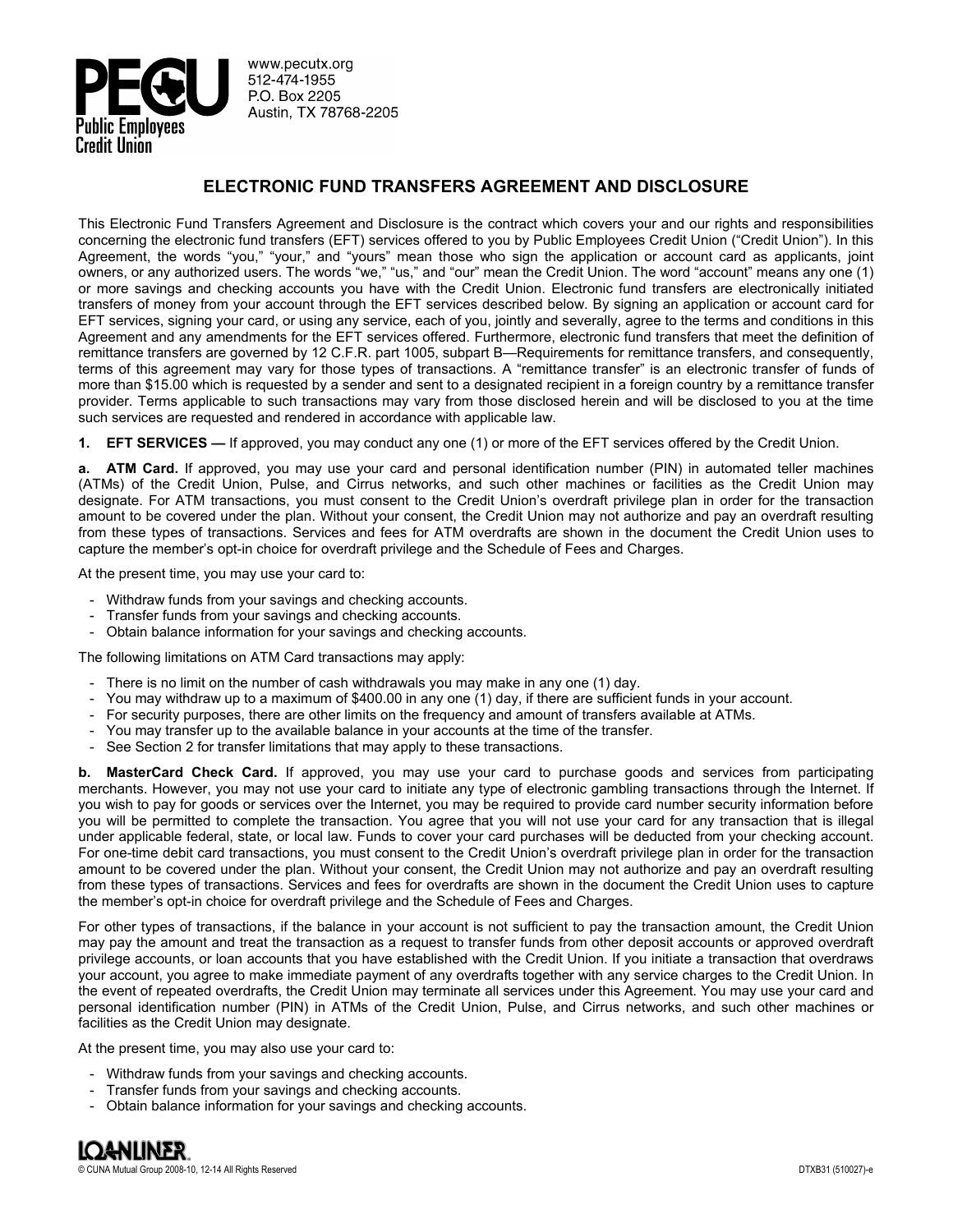- Make point-of-sale (POS) transactions with your card and personal identification number (PIN) to purchase goods or services at merchants that accept MasterCard.
- Order goods or services by mail or telephone from places that accept MasterCard.

The following limitations on MasterCard Check Card transactions may apply:

- You may purchase up to a maximum of \$1,500.00 per day.
- You may withdraw up to a maximum of \$400.00 in any one (1) day from an ATM machine, if there are sufficient funds in your account.
- For security purposes, there are other limits on the frequency and amount of transfers available at ATMs.
- You may transfer up to the available balance in your accounts at the time of the transfer.
- See Section 2 for transfer limitations that may apply to these transactions.

**c. PhoneStep.** If we approve PhoneStep for your accounts, a separate personal identification number (PIN) will be assigned to you. You must use your personal identification number (PIN) along with your account number to access your accounts. At the present time, you may use PhoneStep to:

- Withdraw funds from your savings, checking and Money Market accounts.
- Transfer funds from your savings, checking and Money Market accounts.
- Obtain balance information for your savings, checking, loan, Money Market, Club, and certificate accounts.
- Make loan payments from your savings, checking and Money Market accounts.
- Determine if a particular item has cleared.
- Obtain tax information on amounts earned on savings and checking accounts or interest paid on loan accounts.
- Verify the last date and amount of your payroll deposit.

Your accounts can be accessed under PhoneStep via a touch-tone telephone only. PhoneStep service will be available for your convenience 24 hours per day. This service may be interrupted for a short time each day for data processing.

The following limitations on PhoneStep transactions may apply:

- There is no limit to the number of inquiries, transfers, or withdrawal requests you may make in any one (1) day.
- See Section 2 for transfer limitations that may apply to these transactions.

The Credit Union reserves the right to refuse any transaction which would draw upon insufficient funds, exceed a credit limit, lower an account below a required balance, or otherwise require us to increase our required reserve on the account. All checks are payable to you as a primary member and will be mailed to your address of record. The Credit Union may set other limits on the amount of any transaction, and you will be notified of those limits. The Credit Union may refuse to honor any transaction for which you do not have sufficient available verified funds. The service will discontinue if no transaction is entered after numerous unsuccessful attempts to enter a transaction and there may be limits on the duration of each telephone call.

#### **d. Preauthorized EFTs.**

- **Direct Deposit.** Upon instruction of (i) your employer, (ii) the Treasury Department or (iii) other financial institutions, the Credit Union will accept direct deposits of your paycheck or federal recurring payments, such as Social Security, to your savings and/or checking account.
- **Preauthorized Debits.** Upon instruction, we will pay certain recurring transactions from your savings and checking account.
- See Section 2 for transfer limitations that may apply to these transactions.
- **Stop Payment Rights.** If you have arranged in advance to make electronic fund transfers out of your account(s) for money you owe others, you may stop payment on preauthorized transfers from your account. You must notify us in writing at any time up to three (3) business days before the scheduled date of the transfer. A stop payment request for preauthorized Electronic Fund Transfers will apply to all subsequent transfers, unless you withdraw the request.
- **Notice of Varying Amounts.** If these regular payments may vary in amount, the person you are going to pay is required to tell you, ten (10) days before each payment, when it will be made and how much it will be. You may choose instead to get this notice only when the payment would differ by more than a certain amount from the previous payment or when the amount would fall outside certain limits that you set.
- **Liability for Failure to Stop Payment of Preauthorized Transfers.** If you order us to stop payment of a preauthorized transfer three (3) business days or more before the transfer is scheduled and we do not do so, we will be liable for your losses or damages.

**e. Electronic Check Conversion/Electronic Returned Check Fees.** If you pay for purchases or bills with a check or draft, you may authorize your check or draft to be converted to an electronic fund transfer. You may also authorize merchants or other payees to electronically debit your account for returned check fees. You are considered to have authorized these electronic fund transfers if you complete the transaction after being told (orally or by a notice posted or sent to you) that the transfer may be processed electronically or if you sign a written authorization.

**f. e-Branch.** If we approve e-Branch for your accounts, a separate primary password will be assigned to you. You must use your primary password along with your account number to access your accounts. At the present time, you may use e-Branch to:

- Withdraw funds from your savings, checking and Money Market accounts.
- Transfer funds from your savings, checking and Money Market accounts.
- Obtain balance information for your savings, checking, loan, Money Market, Club, and certificate accounts.
- Make loan payments from your savings, checking and Money Market accounts.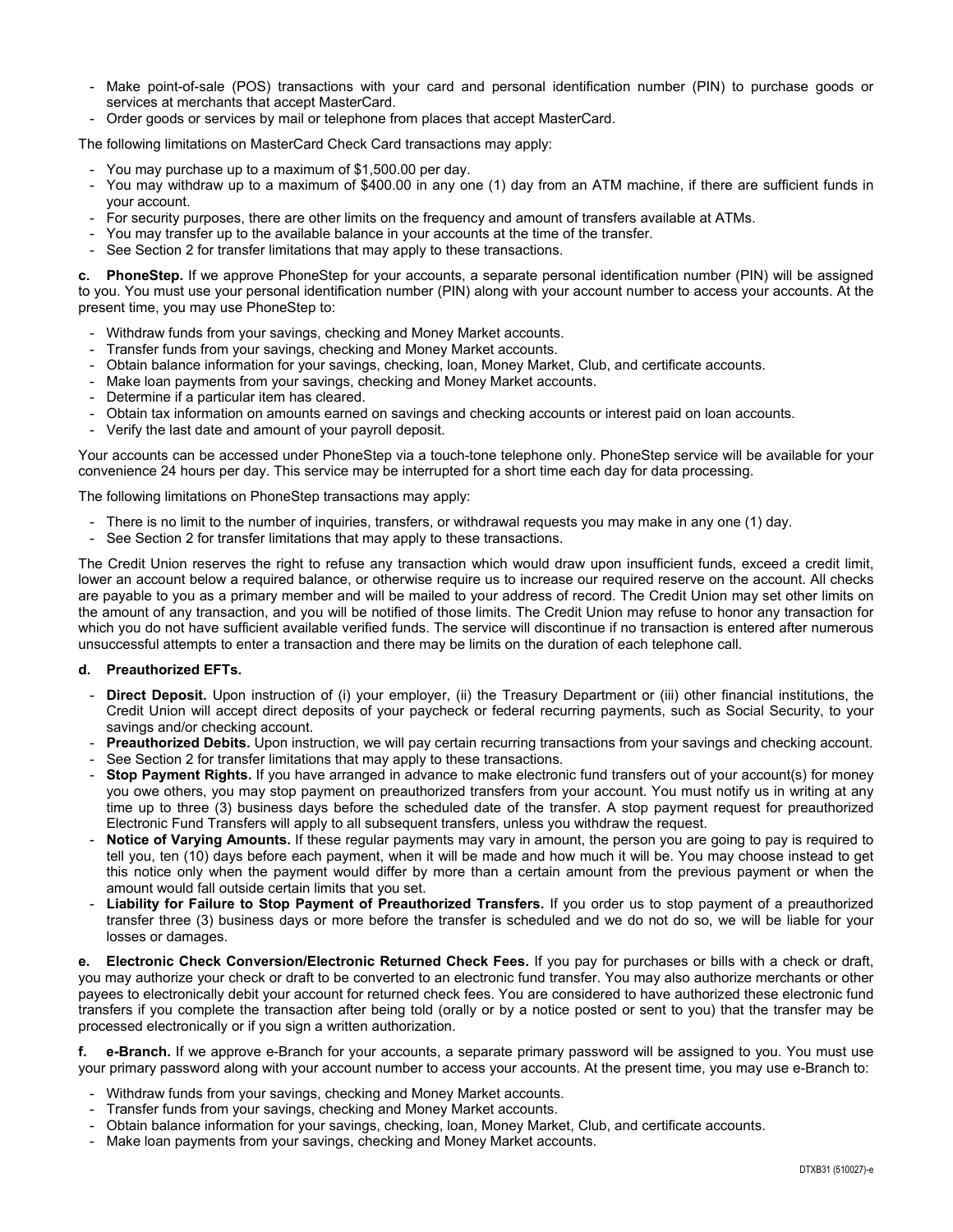- Determine if a particular item has cleared.
- Obtain tax information on amounts earned on savings and checking accounts or interest paid on loan accounts.
- Verify the last date and amount of your payroll deposit.
- Make bill payments to preauthorized creditors.

Your accounts can be accessed under e-Branch via personal computer. e-Branch will be available for your convenience 24 hours per day. This service may be interrupted for a short time each day for data processing. We reserve the right to refuse any transaction which would draw upon insufficient funds, exceed a credit limit, lower an account below a required balance, or otherwise require us to increase our required reserve on the account. All checks are payable to you as a primary member and will be mailed to your address of record. We may set other limits on the amount of any transaction, and you will be notified of those limits. We may refuse to honor any transaction for which you do not have sufficient available verified funds. The service will discontinue if no transaction is entered after numerous unsuccessful attempts to enter a transaction and there may be limits on the duration of each access.

The following limitations on e-Branch transactions may apply:

- There is no limit to the number of inquiries, transfers, or withdrawal requests you may make in any one (1) day.
- See Section 2 for transfer limitations that may apply to these transactions.

**g. e-Bill Pay.** We will process bill payment transfer requests only to those creditors the Credit Union has designated in the User Instructions and such creditors as you authorize and for whom the Credit Union has the proper vendor code number. We will not process any bill payment transfer if the required transaction information is incomplete.

We will withdraw the designated funds from your checking account for bill payment transfer by the designated cutoff time on the date you schedule for payment. We will process your bill payment transfer within a designated number of days before the date you schedule for payment. You must allow sufficient time for vendors to process your payment after they receive a transfer from us. Please leave as much time as though you were sending your payment by mail. We cannot guarantee the time that any payment will be credited to your account by the vendor.

The following limitations on e-Bill Pay transactions may apply:

- There is no limit on the number of bill payments per day.

**2. TRANSFER LIMITATIONS —** For all savings and Money Market accounts, you may make no more than six (6) transfers and withdrawals from your account to another account of yours or to a third party in any month by means of a preauthorized, automatic, or Internet transfer, by telephonic order or instruction, or by check, draft, debit card or similar order. If you exceed these limitations, your account may be subject to a fee or be closed.

## **3. CONDITIONS OF EFT SERVICES —**

**a. Ownership of Cards.** Any card or other device which we supply to you is our property and must be returned to us, or to any person whom we authorize to act as our agent, or to any person who is authorized to honor the card, immediately according to instructions. The card may be repossessed at any time at our sole discretion without demand or notice. You cannot transfer your card or account to another person.

**b. Honoring the Card.** Neither we nor merchants authorized to honor the card will be responsible for the failure or refusal to honor the card or any other device we supply to you. If a merchant agrees to give you a refund or adjustment, you agree to accept a credit to your account in lieu of a cash refund.

#### **c. Foreign Transactions.**

**MasterCard.** Purchases and cash withdrawals made in foreign currencies will be debited from your account in U.S. dollars. The exchange rate used to convert foreign currency transactions to U.S. dollars is either a government-mandated exchange rate or a wholesale exchange rate and is selected by MasterCard. The rate MasterCard uses for a particular transaction is the rate MasterCard selects for the applicable currency on the day the transaction is processed. This rate may differ from the rate applicable on the date the transaction occurred or was posted to your account.

A fee of up to 1.00% will be charged on all transactions completed outside of the United States, where the cardholder's country code differs from the merchant's country code. All fees are calculated based on the transaction amount after it is converted to U.S. dollars. These fees are charged except where excluded.

**d. Security of Access Code.** You may use one (1) or more access codes with your electronic fund transfers. The access codes issued to you are for your security purposes. Any access codes issued to you are confidential and should not be disclosed to third parties or recorded on or with the card. You are responsible for safekeeping your access codes. You agree not to disclose or otherwise make your access codes available to anyone not authorized to sign on your accounts. If you authorize anyone to use your access codes, that authority shall continue until you specifically revoke such authority by notifying the Credit Union. You understand that any joint owner you authorize to use an access code may withdraw or transfer funds from any of your accounts. If you fail to maintain the security of these access codes and the Credit Union suffers a loss, we may terminate your EFT services immediately.

**e. Joint Accounts.** If any of your accounts accessed under this Agreement are joint accounts, all joint owners, including any authorized users, shall be bound by this Agreement and, alone and together, shall be responsible for all EFT transactions to or from any savings and checking or loan accounts as provided in this Agreement. Each joint account owner, without the consent of any other account owner, may, and is hereby authorized by every other joint account owner, make any transaction permitted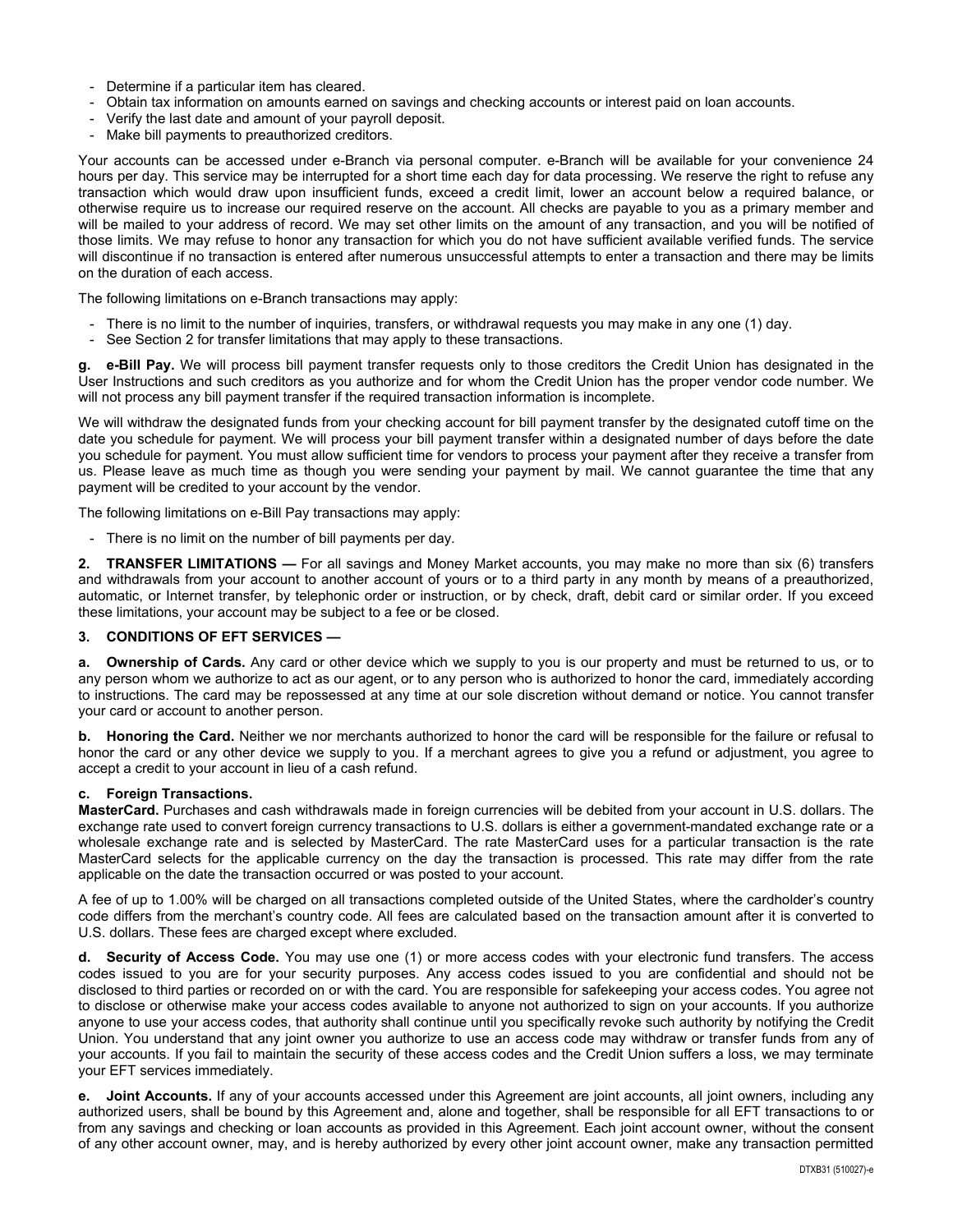under this Agreement. Each joint account owner is authorized to act for the other account owners, and the Credit Union may accept orders and instructions regarding any EFT transaction on any account from any joint account owner.

**4. FEES AND CHARGES —** There are certain fees and charges for EFT services. For a current listing of all applicable fees, see our current Schedule of Fees and Charges that was provided to you at the time you applied for or requested these electronic services. From time to time, the charges may be changed. We will notify you of any changes as required by applicable law.

If you use an ATM not operated by us, you may be charged a fee by the ATM operator and by any international, national, regional, or local network used in processing the transaction (and you may be charged a fee for a balance inquiry even if you do not complete a funds transfer). The ATM surcharge will be debited from your account if you elect to complete the transaction or continue with the balance inquiry.

**5. MEMBER LIABILITY —** You are responsible for all transactions you authorize using your EFT services under this Agreement. If you permit someone else to use an EFT service, your card or your access code, you are responsible for any transactions they authorize or conduct on any of your accounts. However, TELL US AT ONCE if you believe your card and/or access code has been lost or stolen, if you believe someone has used your card or access code or otherwise accessed your accounts without your permission, or if you believe that an electronic fund transfer has been made without your permission using information from your check. Telephoning is the best way of keeping your possible losses down. You could lose all the money in your account (plus your maximum overdraft line-of-credit).

You are not liable for an unauthorized MasterCard debit card transaction if you can demonstrate that you have exercised reasonable care in protecting your card or access code from loss or theft and, upon discovering the loss or theft, you promptly report the loss or theft to us.

For all other EFT transactions involving access devices, your liability for unauthorized transactions is determined as follows. If you tell us within two (2) business days after you learn of the loss or theft of your card or access code, you can lose no more than \$50.00 if someone used your card or access code without your permission. If you do NOT tell us within two (2) business days after you learn of the loss or theft of your card or access code and we can prove that we could have stopped someone from using your card or access code without your permission if you had told us, you could lose as much as \$500.00.

Also, if your statement shows transfers that you did not make including those made by card, access code or other means, TELL US AT ONCE. If you do not tell us within 60 days after the statement was mailed to you, you may not get back any money lost after the 60 days if we can prove that we could have stopped someone from making the transfers if you had told us in time. If a good reason (such as a hospital stay) kept you from telling us, we will extend the time periods.

If you believe your card or access code has been lost or stolen or that someone has transferred or may transfer money from your accounts without your permission, call:

(512) 474-1955 (800) 772-1955

or write to:

Public Employees Credit Union PO Box 2205 Austin, TX 78768-2205 Fax: (512) 474-2731

You should also call the number or write to the address listed above if you believe a transfer has been made using the information from your check without your permission.

## **6. RIGHT TO RECEIVE DOCUMENTATION —**

**a. Periodic Statements.** Transfers and withdrawals made through any ATM or POS terminal, debit card transactions, audio response transactions, preauthorized EFTs, online/PC transactions or bill payments you make will be recorded on your periodic statement. You will receive a statement monthly unless there is no transaction in a particular month. In any case, you will receive a statement at least quarterly.

**b.** Terminal Receipt. You can get a receipt at the time you make any transaction (except inquiries) involving your account using an ATM and/or point-of-sale (POS) terminal.

**c. Direct Deposit.** If you have arranged to have a direct deposit made to your account at least once every 60 days from the same source and you do not receive a receipt (such as a pay stub), you can find out whether or not the deposit has been made by calling (512) 474-1955 or (800) 772-1955 or log into e-Branch or PhoneStep. This does not apply to transactions occurring outside the United States.

**7. ACCOUNT INFORMATION DISCLOSURE —** We will disclose information to third parties about your account or the transfers you make:

- As necessary to complete transfers;

 - To verify the existence of sufficient funds to cover specific transactions upon the request of a third party, such as a credit bureau or merchant;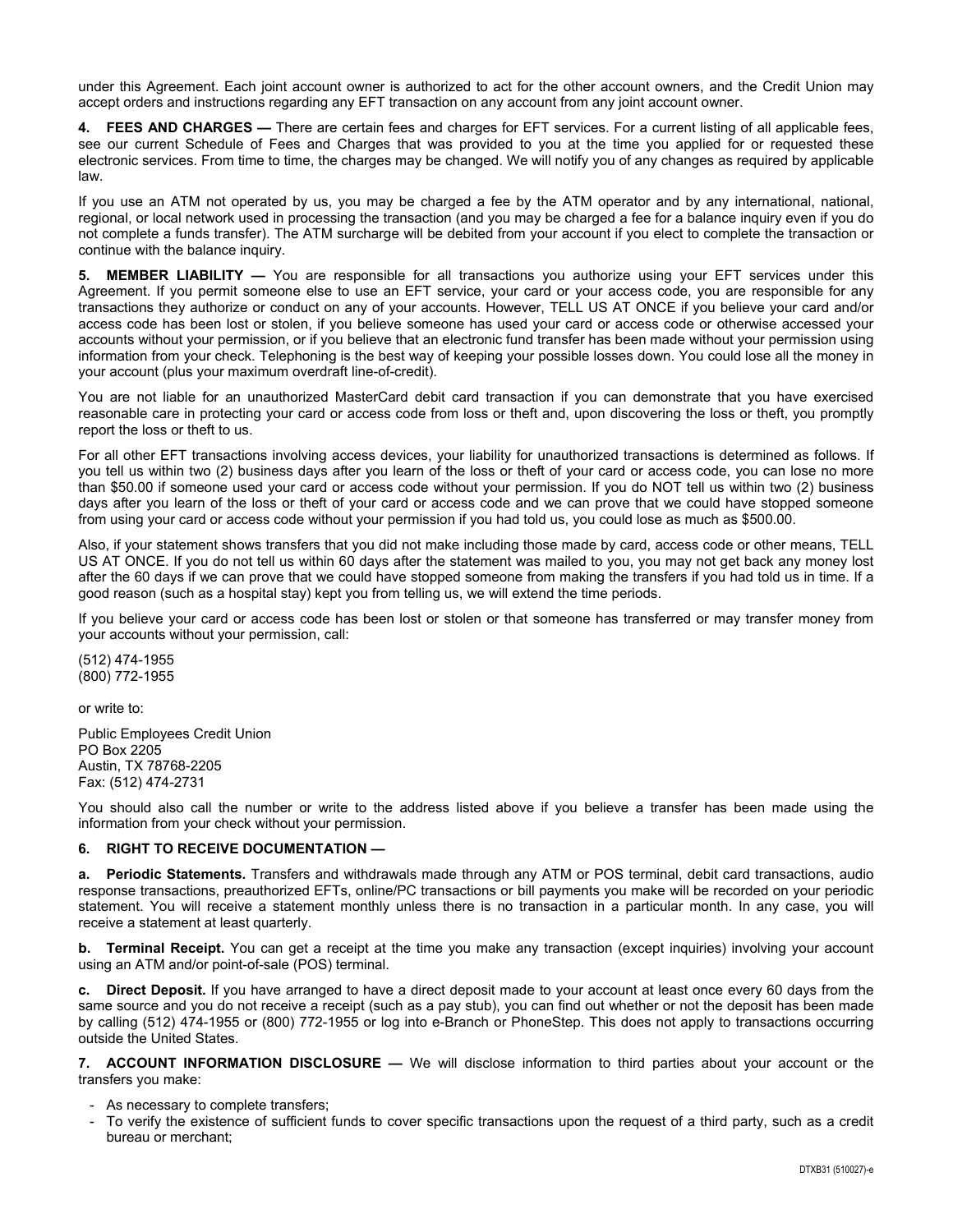- If your account is eligible for emergency cash and/or emergency card replacement services and you request such services, you agree that we may provide personal information about you and your account that is necessary to provide you with the requested service(s);
- To comply with government agency or court orders; or
- If you give us your written permission.
- **8. BUSINESS DAYS —** Our business days are Monday through Friday, excluding holidays.

**9. CREDIT UNION LIABILITY FOR FAILURE TO MAKE TRANSFERS — If we do not complete a transfer to or from your** account on time or in the correct amount according to our agreement with you, we may be liable for your losses or damages. However, we will not be liable for direct or consequential damages in the following events:

- If, through no fault of ours, there is not enough money in your accounts to complete the transaction, if any funds in your accounts necessary to complete the transaction are held as uncollected funds pursuant to our Funds Availability Policy Disclosure, or if the transaction involves a loan request exceeding your credit limit.
- If you used your card or access code in an incorrect manner.
- If the ATM where you are making the transfer does not have enough cash.
- If the ATM was not working properly and you knew about the problem when you started the transaction.
- If circumstances beyond our control (such as fire, flood or power failure) prevent the transaction.
- If the money in your account is subject to legal process or other claim.
- If funds in your account are pledged as collateral or frozen because of a delinquent loan.
- If the error was caused by a system of any participating ATM network.
- If the electronic transfer is not completed as a result of your willful or negligent use of your card, access code, or any EFT facility for making such transfers.
- If the telephone or computer equipment you use to conduct audio response, online/PC, or mobile banking transactions is not working properly and you know or should have known about the breakdown when you started the transaction.
- If you have bill payment services, we can only confirm the amount, the participating merchant, and date of the bill payment transfer made by the Credit Union. For any other error or question you have involving the billing statement of the participating merchant, you must contact the merchant directly. We are not responsible for investigating such errors.
- Any other exceptions as established by the Credit Union.

**10. NOTICES —** All notices from us will be effective when we have mailed them or delivered them to the appropriate address in the Credit Union's records. Notices from you will be effective when received by the Credit Union at the address specified in this Agreement. We reserve the right to change the terms and conditions upon which this service is offered. We will mail notice to you at least 21 days before the effective date of any change. Use of this service is subject to existing regulations governing the Credit Union account and any future changes to those regulations.

The following information is a list of safety precautions regarding the use of ATMs and night deposit facilities:

- Be aware of your surroundings, particularly at night.
- Consider having someone accompany you when the ATM or night deposit facility is used after dark.
- Close the entry door of any ATM facility equipped with a door.
- If another person is uncomfortably close to you at the time of your transaction, ask the person to step back before you complete your transaction. If it is after the regular hours of the financial institution and you are using an ATM, do not permit entrance to any person you do not know.
- Refrain from displaying your cash at the ATM or night deposit facility. As soon as your transaction is completed, place your money in your purse or wallet. Count the cash later in the safety of your car or home.
- If you notice anything suspicious at the ATM or night deposit facility, consider using another ATM or night deposit facility or coming back later. If you are in the middle of a transaction and you notice something suspicious, cancel the transaction, take your card or deposit envelope, and leave.
- If you are followed after making a transaction, go to the nearest public area where people are located.
- Do not write your personal identification number (PIN) or access code on your ATM card.
- Report all crimes to law enforcement officials immediately. If emergency assistance is needed, call the police from the nearest available public telephone.

**11. BILLING ERRORS —** In case of errors or questions about electronic fund transfers from your savings and checking accounts or if you need more information about a transfer on the statement or receipt, telephone us at the following number or send us a written notice to the following address as soon as you can. We must hear from you no later than 60 days after we sent the FIRST statement on which the problem appears. Call us at:

(512) 474-1955 (800) 772-1955

or write to:

Public Employees Credit Union 306 East Tenth St Austin, TX 78701 Fax: (512) 474-2731